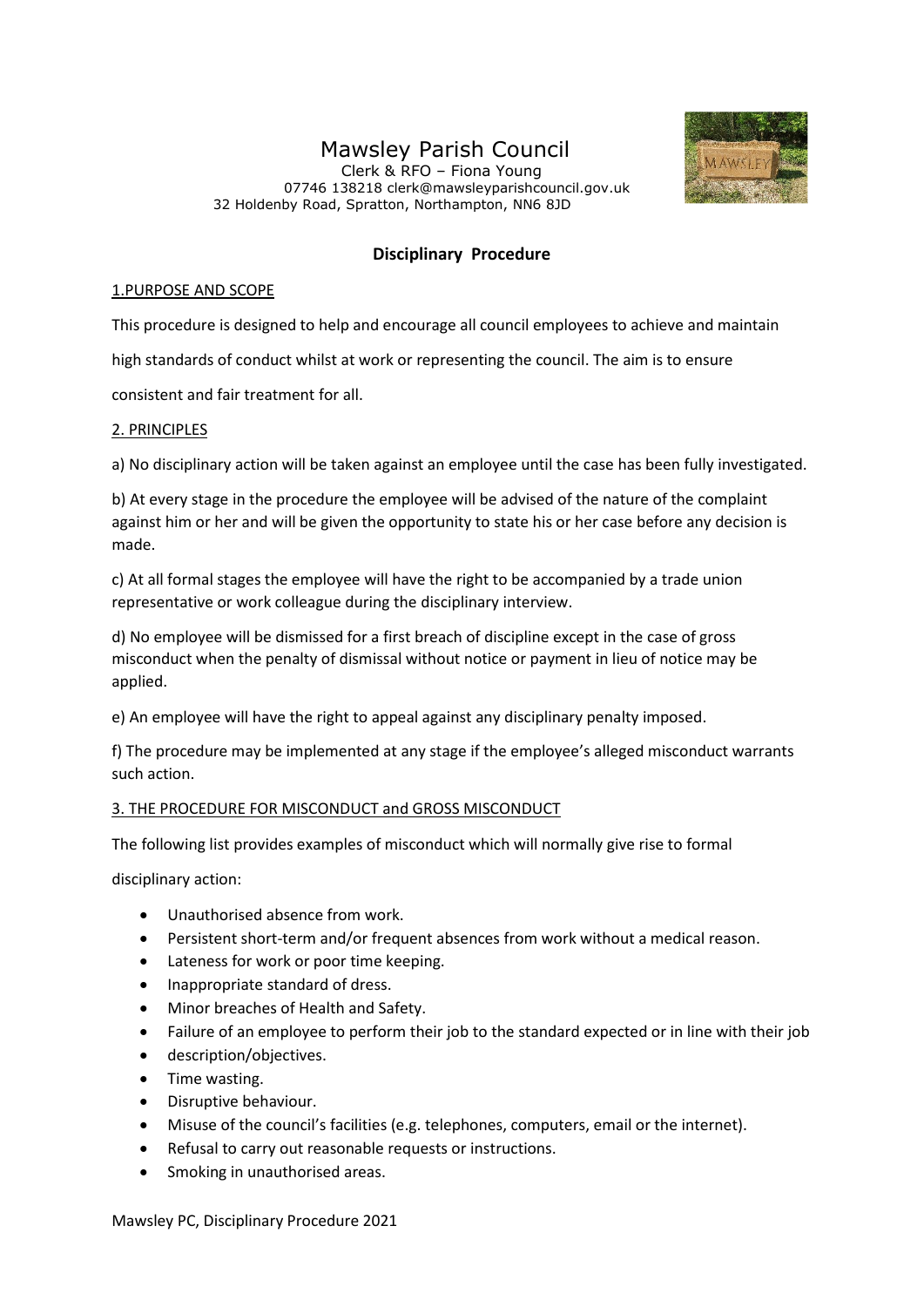• Failure to follow an agreed council Procedure.

This list is not exhaustive and offences of a similar nature will result in disciplinary action being

instigated.

The following list provides examples of offences which are normally regarded as gross

misconduct:

- Theft, fraud, deliberate falsification of records, or other acts of dishonesty.
- Fighting, assault on another person.
- Deliberate damage to property of the council, its workers or members.
- Gross incompetence in the conduct of work.
- Gross negligence which results in the council or employees being put at risk.
- Being under the influence of illegal drugs or excessive alcohol.
- Acts of incitement towards or actual acts of discrimination, harassment or victimisation including on the grounds of sex, race, colour, ethnic origin, disability, sexual orientation, age, religion or belief.
- Serious acts of insubordination.
- Serious breach of duty to keep information of the council, its service providers and its clients confidential.
- Unauthorised entry to computer records.
- Serious breach of the council's Security Policy, Health & Safety Policy, Confidentiality or email and Internet policy.
- Any action, whether committed on or off the premises, that is likely to or does bring the council into disrepute.
- Serious negligence which causes or might cause significant loss, damage or injury.
- Accepting bribes or incentive payments from suppliers.
- Unauthorised use of Society funds or credit.
- Working with an external agency to provide information which would be detrimental to and cause commercial risk to the council.

This list is not exhaustive and other offences of a similar gravity will result in disciplinary action

being instigated at Gross Misconduct level which carries a potential penalty of dismissal. Gross

Misconduct is generally any conduct which places extreme pressure on the mutual trust which

exists in an employment relationship.

#### 3.2 INFORMAL ACTION

Minor misconduct will be dealt with informally in a confidential one-to-one meeting between the

Clerk and the Chairman to the Council. In the case of the Clerk being the

individual against whom there is a complaint or allegation the matter will be handled discreetly by

members of the Grievance and Disciplinary Panel if it cannot first be resolved following an

informal meeting with the Chairman. The Grievance and Disciplinary Panel should be formed as and when required by Full Council. However, where the matter is more serious or informal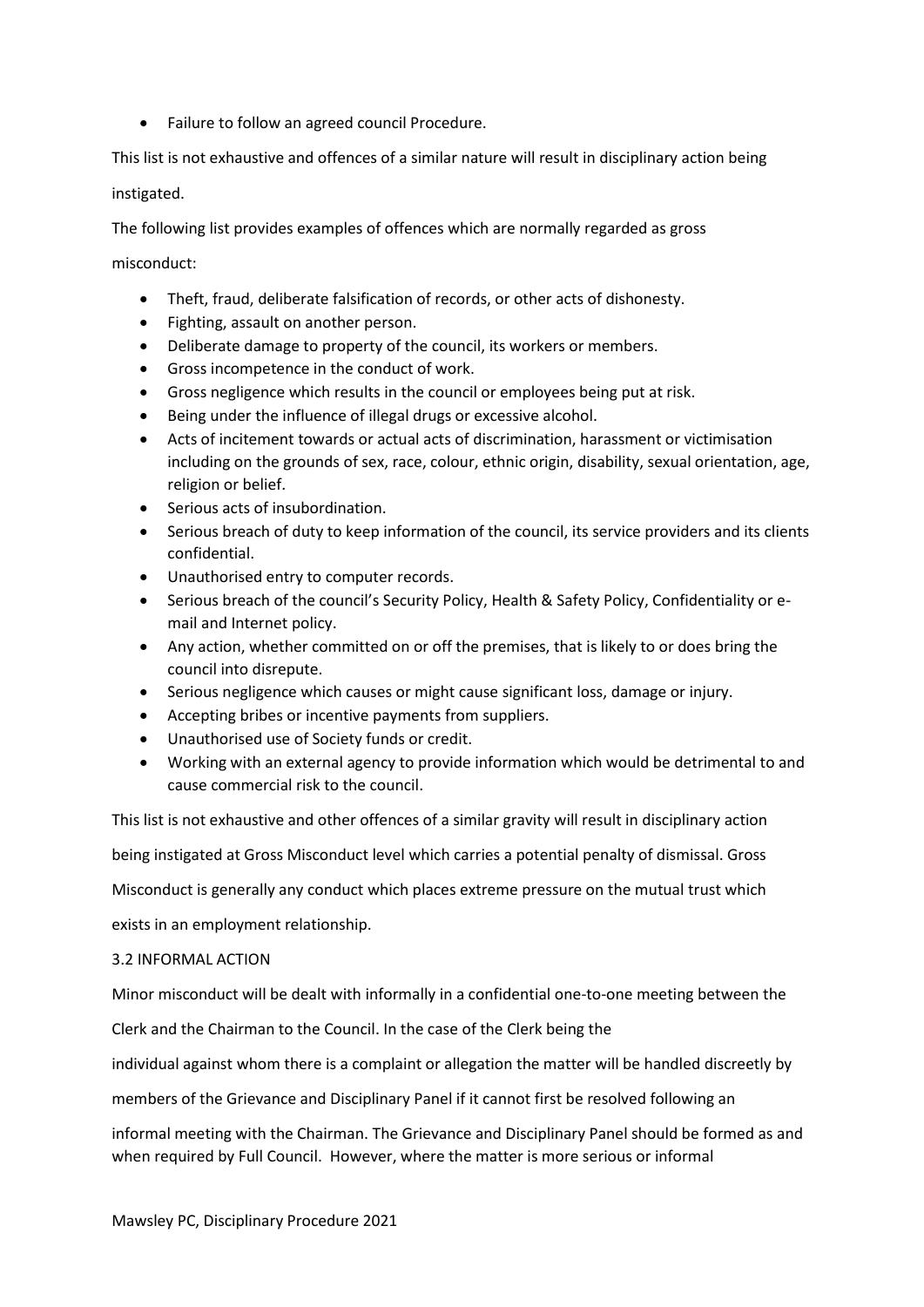action has not brought about the necessary improvement the following procedure will be used:

#### 3.3 FORMAL ACTION

3.3.1 The level of warning the employee may receive for misconduct/gross misconduct will depend on how serious the Council considers the alleged actions to be and the employee's previous conduct

in all the circumstances. In the event of alleged gross misconduct the formal process may

commence at Stage 4 –see 3.4 below.

3.3.2 Disciplinary Letters If there is a concern about an employee's conduct or behaviour then a letter will be given to the employee advising him/her of the allegation(s) and reasons why this is

unacceptable. The letter will invite the employee to attend a meeting at which the alleged misconduct will be discussed and will inform the employee of their right to be accompanied to the

meeting. The letter will specify at which stage the disciplinary procedure is being invoked (see 4

stages below) and if invoked at Stage 4 for Gross Misconduct the letter will warn that a potential

outcome could be dismissal. The time, date and venue of the meeting will also be advised and

any documents to be produced at the meeting will be provided.

3.3.3 Disciplinary Meetings The time and location of a disciplinary meeting will be agreed with the

employee and will be held in a private location with no interruptions. This will be convened without

undue delay and will allow the employee to prepare their case, 5-7 days of the letter being sent,

where practically possible. At the meeting the Chair of the Hearing panel will state the complaint against the employee and go through the evidence which has been gathered. The employee will also be allowed to ask questions, present evidence and call witnesses if advance notice has been given that they will do so. If the employee is unable to attend the meeting due to unforeseeable reasons

out of their control (e.g. illness) then the council will reasonably re-arrange the meeting. However,

if the employee fails to attend the meeting without good reason the meeting can be held in the

employee's absence.

3.4 OUTCOMES AND PENALTIES

Stage 1 - Oral Warning

In the instance of a first complaint that conduct does not meet acceptable standards, the employee will normally be given a formal ORAL WARNING. He or she will be advised of; the reason for the warning, that it is the FIRST STAGE of the disciplinary procedure,

the improvement that is required and the timescales for achieving this improvement,

together with a review date and any support available (where applicable) and

his or her right of appeal.

A brief note of the oral warning will be kept but it will be spent after 6 months, subject to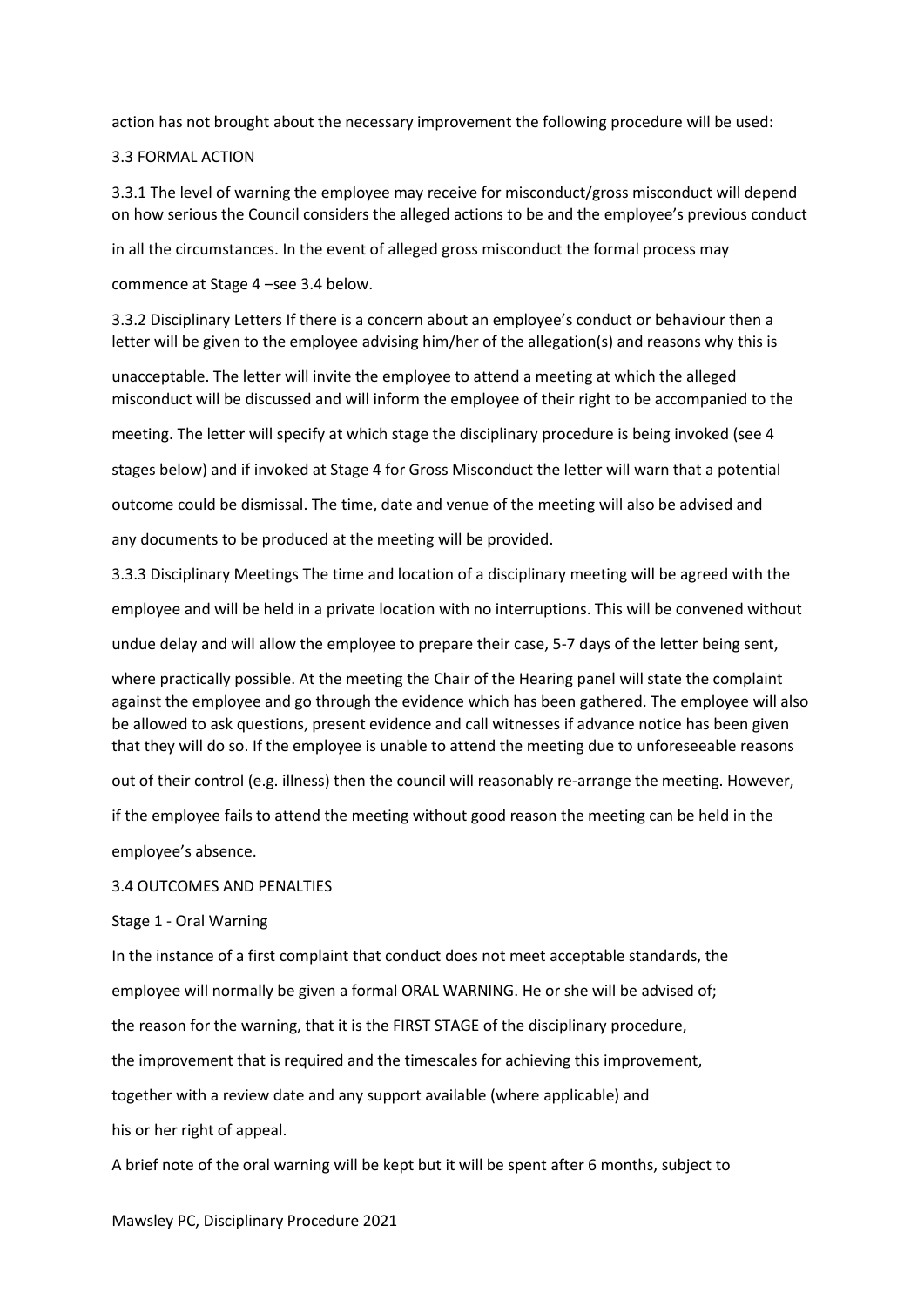satisfactory conduct.

Stage 2 - Written Warning

If the offence is a serious one, or if further to previous formal disciplinary action, a WRITTEN

WARNING will be given to the employee by the Chair of the Disciplinary

Hearing Panel. This will give details of the complaint, the improvement required and the timescale. It will warn that action under Stage 3 will be considered if there is no satisfactory improvement and will advise of the right of appeal. A copy of this written warning will be kept on file but it will be disregarded for disciplinary purposes after 12 months subject to satisfactory conduct

#### Stage 3 – Final Written Warning

If there is still a failure to improve and conduct or performance is still unsatisfactory, or the misconduct is sufficiently serious, a FINAL WRITTEN WARNING may be given to the employee. This will give details of the complaint, will warn that dismissal will result if there is no satisfactory improvement and will advise of the right of appeal. A copy of this final written warning will be kept by the Chair of the Disciplinary Hearing Panel) but it will be spent after 12 months (in exceptional cases the period may be longer) subject to satisfactory conduct.

Stage 4 – Dismissal or other sanctions

If conduct is still unsatisfactory and the employee still fails to reach the prescribed standards, or where the Parish Council reasonably believes Gross Misconduct has occurred, DISMISSAL may result. Only the Parish Council, upon recommendation from the Disciplinary Hearing Panel, can take the decision to dismiss an employee. The employee will be given a written statement of allegations against him/her, invited to a meeting and then be notified in writing of the reasons for the decision taken at the Hearing. Penalties at this stage may include dismissal with notice or summary dismissal (i.e. without any notice), Final Written Warning with/without demotion, loss of pay or loss of seniority. If dismissal is the outcome, the employee will be advised of the date on which employment will terminate. In all cases the employee has a right of appeal. Very exceptionally, if an offence of Gross Misconduct is extremely serious an employee can be dismissed immediately without a meeting. In this situation a letter setting out reasons for dismissal would be sent to the employee offering the opportunity for an appeal hearing. 4 Disciplinary Procedure

#### 3.5 SUSPENSION

If an employee is accused of an act of gross misconduct, they may be suspended from work on full pay while the Parish Council investigates the alleged offence. Only the Parish Council, upon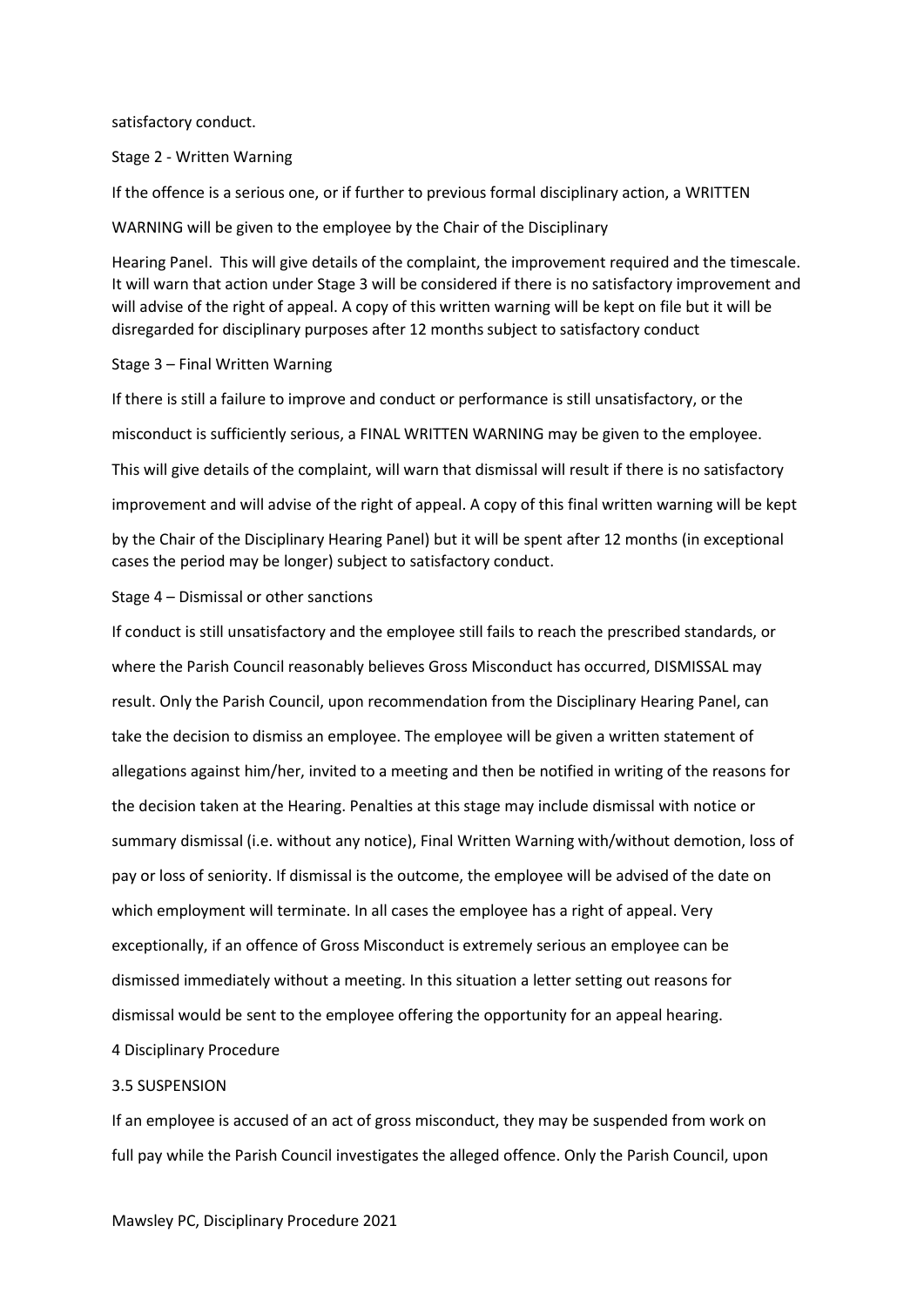recommendation from the Disciplinary Hearing Panel, has the power to suspend and will enable a swift and thorough investigation to occur. Whilst suspended, pending disciplinary investigation, regular contact with a nominated person at the Council will be maintained although access to premises, equipment or systems may be denied. The Investigator who compiles evidence for the Disciplinary Hearing will play no part in the subsequent decision-making to ensure impartiality.

## 3.6 APPEALS

The Appeals stage of the disciplinary process is part of the Code of Practice to which an employee has a right. It can be exercised after any of the stages of disciplinary action for Misconduct/Poor Performance or Gross Misconduct. An employee who wishes to appeal against a disciplinary decision should inform the Chair of the Disciplinary Hearing Panel within five working days, in writing and giving reasons for the appeal. An Appeal may be raised if:

- The employee thinks the finding or penalty is unfair.
- New evidence has come to light.
- The employee thinks that the procedure was not applied properly.

The Appeal will be heard by an Appeals Panel of elected members who have not been involved in the original disciplinary hearing, who will view the evidence with impartiality. The employee will have the right to be accompanied by a colleague or accredited Trade Union official or lay member at the appeal hearing. The outcome of the appeal and reasons for it will be advised to the employee as soon as possible after the meeting and be confirmed in writing. At the Appeal Hearing any disciplinary penalty imposed will be reviewed but it cannot be increased. The decision taken at the Appeal Hearing will be final.

#### 3.7 THE RIGHT TO BE ACCOMPANIED

At each formal stage of disciplinary interview the employee has the right to be accompanied and can make a reasonable request for such a person to accompany them. The employee can ask any other employee or a trade union representative or an appropriately accredited official employed by a trade union to accompany them, to give support and help them prepare for the disciplinary interview. As this is an internal process there is no provision to have any external person accompany or represent an employee e.g. partner, parent, solicitor etc. the companion can address the hearing, put and sum up the employee's case, respond on behalf of the worker to any views expressed at the meeting, confer with the employee. The companion cannot however answer questions on the employee's behalf or address the hearing if the employee does not wish him/her to or prevent the employee explaining their case.

Mawsley PC, Disciplinary Procedure 2021